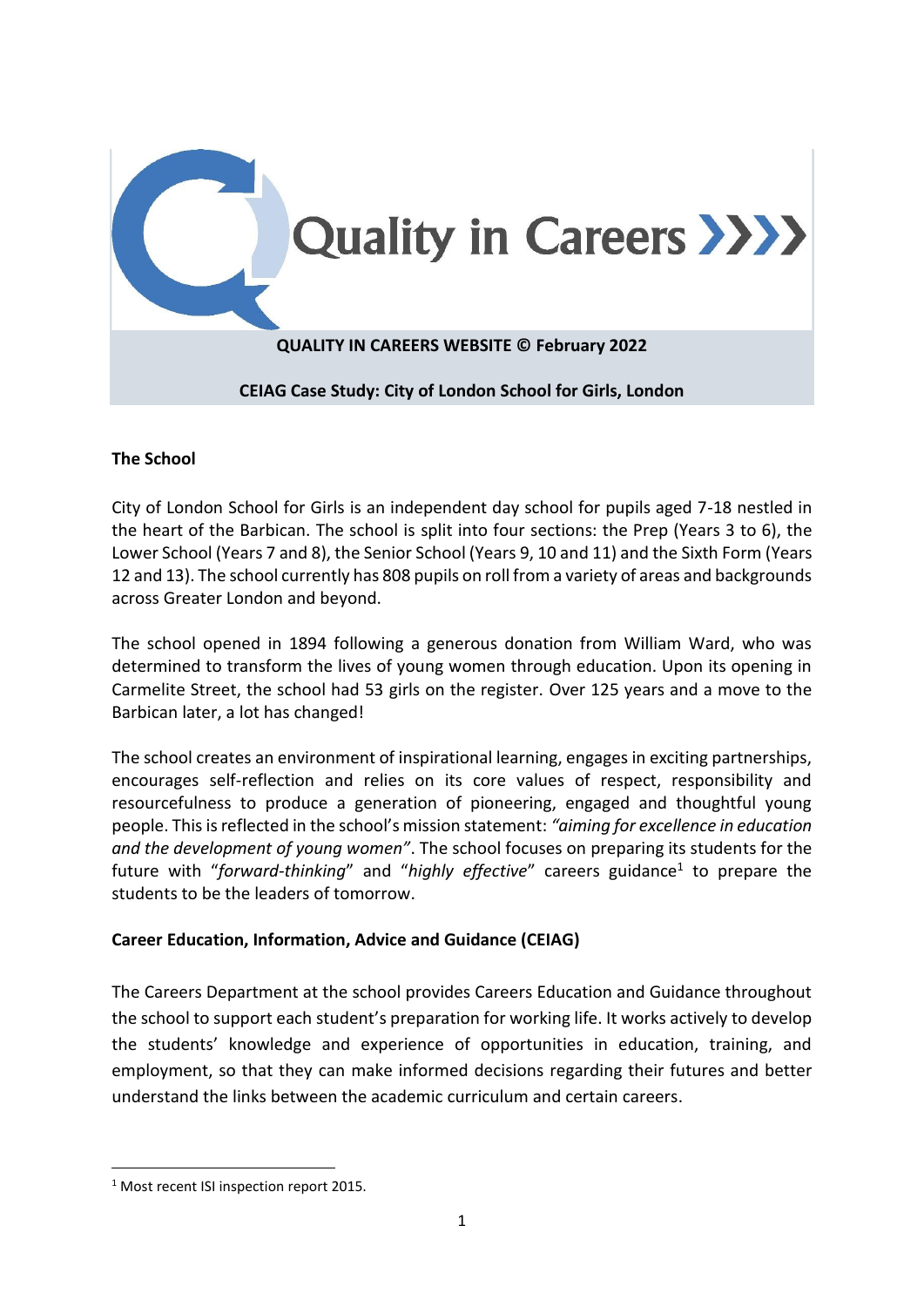The CEIAG team includes Eleanor Perkins, the Head of Careers and Higher Education, who works closely with the Senior Manager responsible for CEIAG (the Headmistress, Jenny Brown) and the appointed CEIAG Governor link.

The Head of Careers oversees a team of seven Careers administrators and advisors. The department works with Form Tutors, Heads of Year and Heads of Department to ensure that the whole school has a deep commitment to pupils' careers. It also works with the Careers Committee formed of Year 12 Girls which offers them the opportunity to gain first-hand experience in events planning and organisation regarding careers events for both students and parents. The department provides specialised advice and strives to provide an environment where all members of the school community can develop into happy, balanced and resilient individuals with a strong social conscience who are deeply excited about their futures.

CLSG has held the Investor in Careers Award since 2002. Since March 2017, all Careers awards follow a national set of accreditation criteria  $-$  The Quality in Careers Standard  $-$  which has replaced the earlier Investor in Careers Award. This recognises that, in order to achieve the full Quality in Careers Standard, a school needs to be meeting and superseding the Gatsby Benchmarks. CLSG was awarded the Quality in Careers Standard in September 2021 by the Careers South West licensed awarding body and structures its approach around the eight Gatsby Benchmarks.

### **Careers Programme**

The Careers programme is designed to allow students a broad education and exposure to as many different careers areas as possible. All students and parents have access to Unifrog where they can research all qualifications and opportunities, sign up to webinars about careers, pathways and application processes as well as keep a record of all their Careers work whilst at CLSG. Throughout their time at school their tutors direct them to and work with them on Unifrog. The Careers course is delivered through PSCHE, assemblies and one-off events with admissions tutors and other external speakers invited into school. The department runs a biennial Careers Convention held for Year 9 and above, at which girls are able to speak to employers from a wide range of careers and network for work experience opportunities.

### Sixth Form

In the Sixth Form, girls are closely supported with the whole process of application preparation in Year 12 through to acceptance of an offer/place in Year 13. There is a Higher Education Evening for parents and pupils in Year 12 during which the Higher Education programme is launched and admissions tutors from a large number of extremely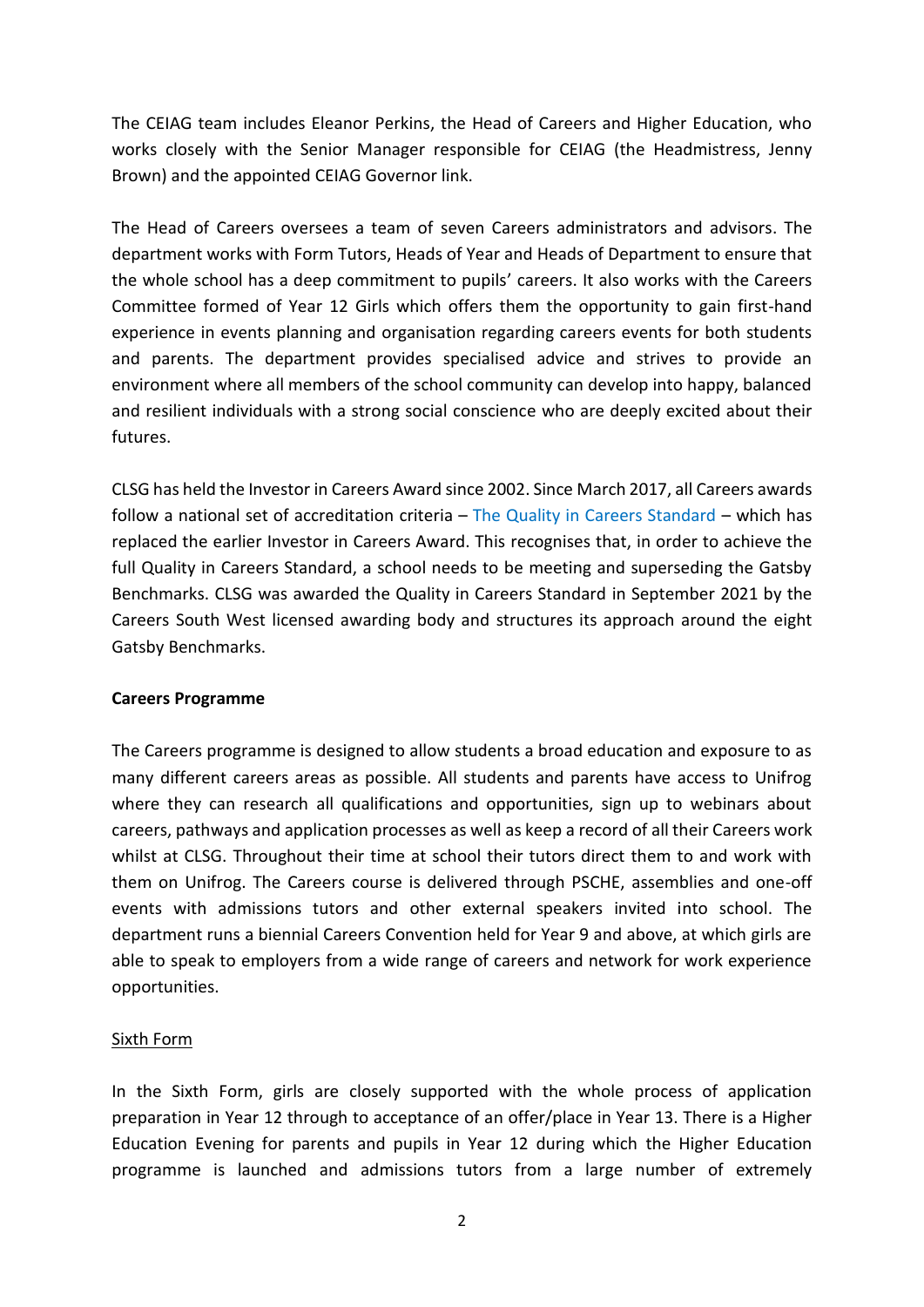distinguished institutions visit the school to answer queries and provide advice. In Year 12, one-to-one meetings with a member of the Careers Team are also organised. The school runs Enrichment classes from Year 12 and hosts a UCAS morning during which girls are helped to begin their UCAS forms and personal statements. In Year 13 there is a full package of mock interview support organised by Careers Department in conjunction with appropriately trained volunteers from local industry as well as long running partnerships with alumni and specialists in Oxbridge style questioning.

The school offers a tailored package of support for students planning to study Medicine through weekly MEDSOC meetings through Year 12 and 13. It provides specialist advice for these students regarding work experience and university choices, as well as working with the Medic Portal and FastTrack Medical to provide UCAT and BMAT preparation courses and an MMI workshop. There is a specialised US counsellor for students planning to study in America, and the school runs preparation courses for the SAT test in Year 12 following a boot camp in Summer after GCSE.

The Careers Department organises half-termly 'Life after City' talks, with three external speakers, from Year 9 through to Year 13 to prepare students in all regards for higher education and the full range of career pathway options at 18+.

## Lower and Senior School

All year 11 girls are encouraged to undertake work experience following their GCSEs and the Careers Department offers feedback and assistance with the creation of CVs and cover letters for this purpose.

In Year 10 the students take part in 'City Girls in the City' and are given a selection of programmes to choose from to learn more about different jobs including Banking, Law, Publishing, Technology and Architecture. Year 10 students are also taken on a trip to Queen Mary University of London to get a sense of what a campus, non-Oxbridge university is like.

In Year 9, students take part in 'City Girls in the Arts' and participate in a film day, during which they produce their own films and find out more about Careers in the Arts. The students take an interest-based questionnaire with the careers research programme 'Fast Tomato' in their PSCHE lessons in order to identify potential career areas that might interest them.

In Year 8, students take part in 'Take your daughters to work day' and 'City Girls in Science Day' which involves going on trips to workplaces specialising in STEM subjects to learn more about STEM related careers.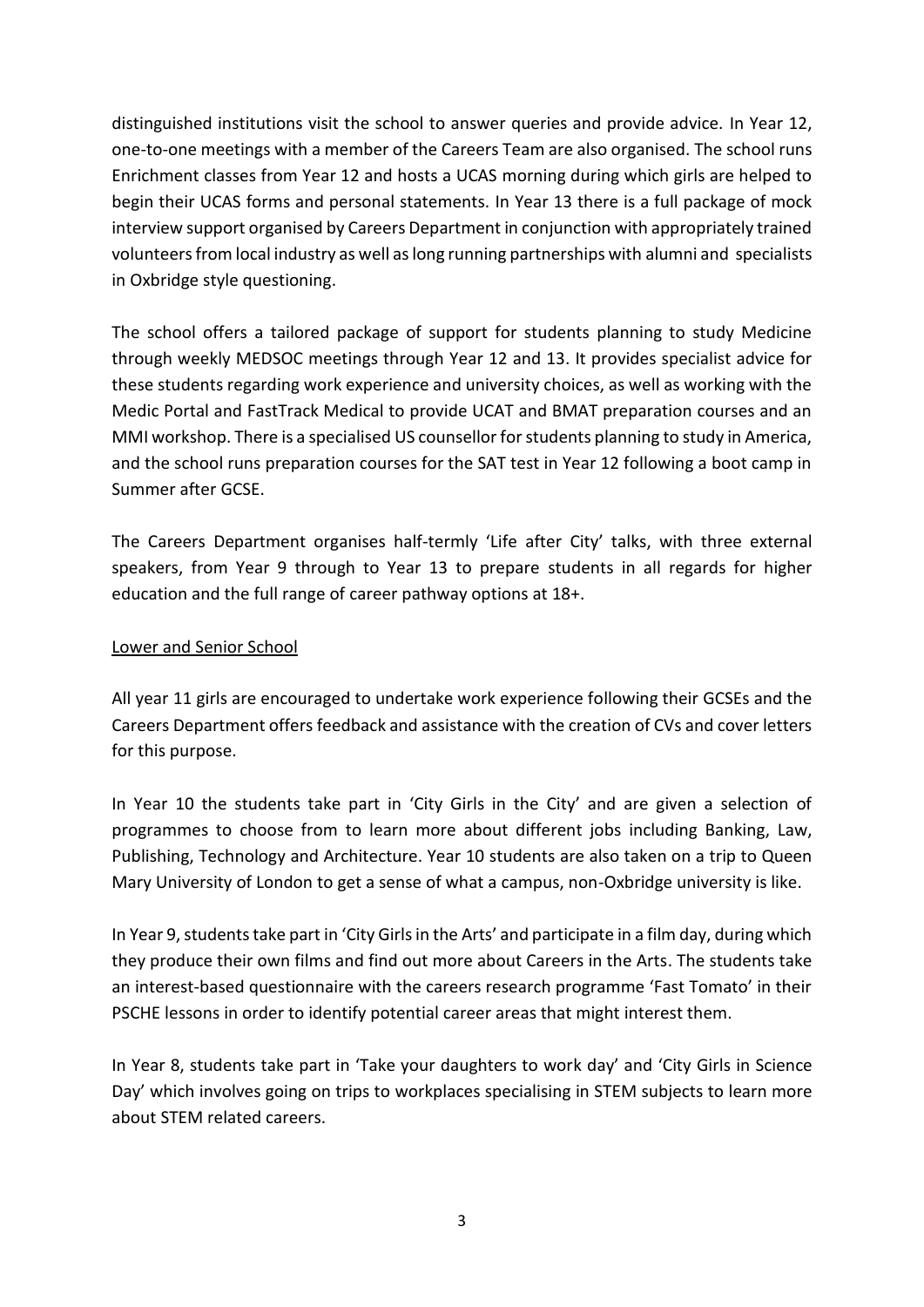In Year 7, students participate in the 'Real Game' which allows them to experience adult life through an interactive computer- simulated programme. The Physics department also runs an Engineering Day to introduce students to the excitements, problems and challenges faced by engineers.

| <b>Year Group</b> |                                                    |
|-------------------|----------------------------------------------------|
| Year 7            | <b>Engineering Day</b>                             |
|                   | The Real Game                                      |
|                   | <b>MACE Building Futures</b>                       |
|                   | Access to Independent Careers Advice with          |
|                   | Prospects                                          |
|                   | Access to Head and Assistant Head of Careers       |
|                   | Access to US Counsellor Jennie Sutton              |
|                   | Unifrog account for logging of all Careers Work    |
| Year 8            | City Girls in Science Day                          |
|                   | Take Your Daughter to Work Day                     |
|                   | Access to Independent Careers Advice with          |
|                   | Prospects                                          |
|                   | Access to Head and Assistant Head of Careers       |
|                   | Access to US Counsellor Jennie Sutton              |
|                   | Unifrog account for logging of all Careers Work    |
| Year 9            | Life After City Speakers                           |
|                   | City Girls in the Arts                             |
|                   | <b>Biennial Careers convention</b>                 |
|                   | <b>Support with GCSE Options</b>                   |
|                   | <b>Fast Tomato</b>                                 |
|                   | Scheduled Independent Careers Advice with          |
|                   | Prospects                                          |
|                   | Access to Head and Assistant Head of Careers       |
|                   | Access to US Counsellor Jennie Sutton              |
|                   | Unifrog account for logging of all Careers Work    |
| Year 10           | Life After City Speakers                           |
|                   | City Girls in the City                             |
|                   | <b>QMUL Trip</b>                                   |
|                   | <b>Biennial Careers convention</b>                 |
|                   | Access to Independent Careers Advice with          |
|                   | Prospects                                          |
|                   | <b>Biennial International Universities Evening</b> |
|                   | Access to Head and Assistant Head of Careers       |
|                   | Access to US Counsellor Jennie Sutton              |
|                   | Unifrog account for logging of all Careers Work    |
| Year 11           | Life After City Speakers                           |
|                   | CV and Cover letter workshop                       |
|                   | Support with organisation of work experience       |
|                   | <b>Biennial Careers convention</b>                 |
|                   | Access to Independent Careers Advice with          |
|                   | Prospects                                          |
|                   | Universities Evening University Lectures           |

This is a generalised Careers programme offered at City: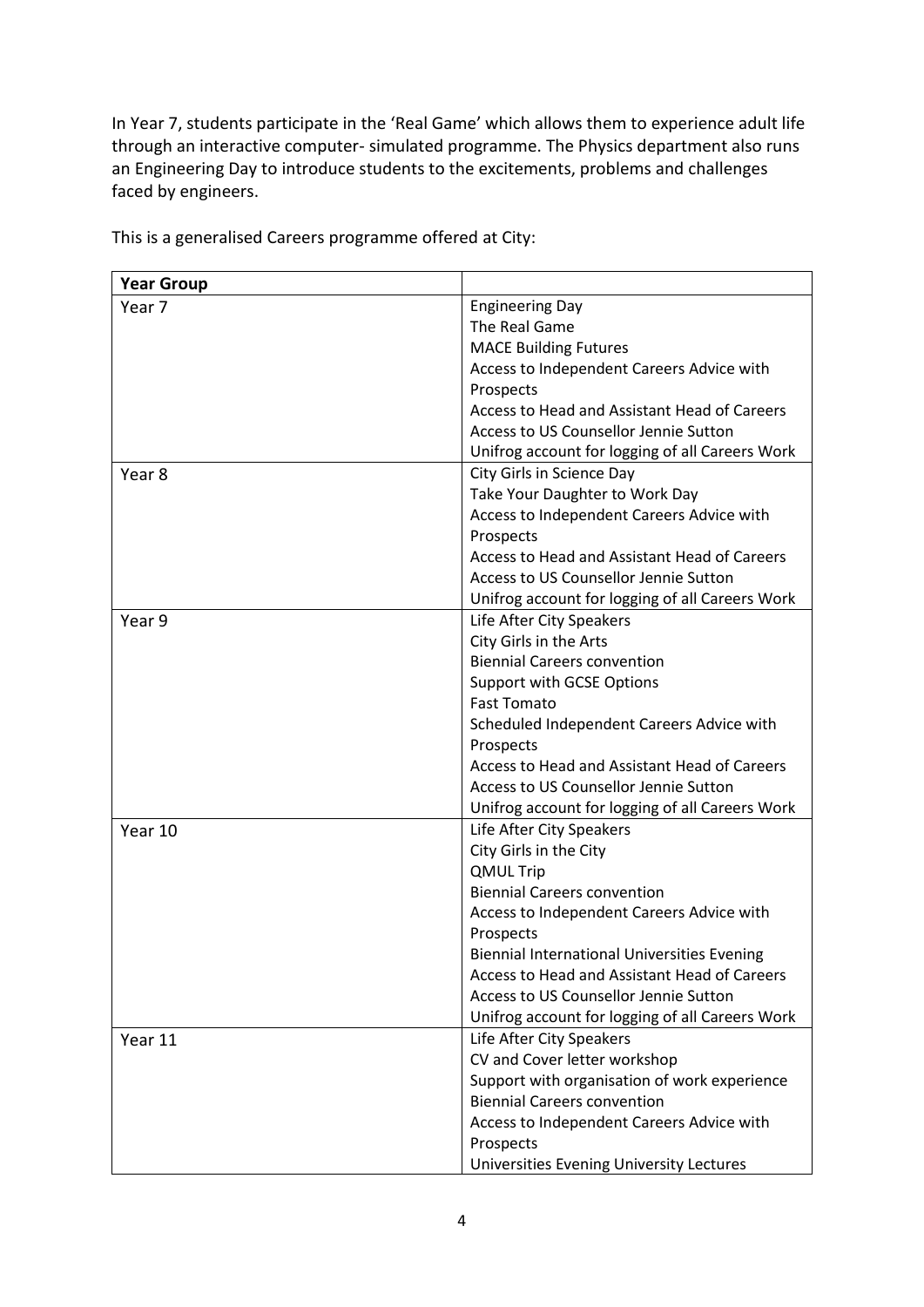|         | Access to Head and Assistant Head of Careers       |
|---------|----------------------------------------------------|
|         | SAT boot camp                                      |
|         | Access to US Counsellor Jennie Sutton              |
|         | Unifrog account for logging of all Careers Work    |
| Year 12 | Life After City Speakers                           |
|         | UCAS talks and application support                 |
|         | <b>HE Evening</b>                                  |
|         | Oxbridge teas                                      |
|         | <b>Biennial Careers convention</b>                 |
|         | Access to Independent Careers Advice with          |
|         | Prospects                                          |
|         | <b>UCAS Day</b>                                    |
|         | Pathways to success trip to Cambridge              |
|         | <b>Biennial International Universities Evening</b> |
|         | <b>University Lectures</b>                         |
|         | Access to Head and Assistant Head of Careers       |
|         | One-to-one meetings with a member of the           |
|         | <b>Careers Team</b>                                |
|         | <b>SAT class</b>                                   |
|         | Access to US Counsellor Jennie Sutton              |
|         | <b>MEDSOC</b>                                      |
|         | Law Prep                                           |
|         | <b>BMAT/ UCAT/ LNAT preparation courses</b>        |
|         | Unifrog account for logging of all Careers Work    |
| Year 13 | Life After City Speakers covering career           |
|         | pathways                                           |
|         | Finance at University talk                         |
|         | <b>UCAS</b> support                                |
|         | Interview skills programme                         |
|         | Mock interviews                                    |
|         | <b>Biennial Careers convention</b>                 |
|         | Access to Independent Careers Advice with          |
|         | Prospects                                          |
|         | <b>Biennial International Universities Evening</b> |
|         | <b>University Lectures</b>                         |
|         | Access to Head and Assistant Head of Careers       |
|         | SAT/ACT class option                               |
|         | Access to US Counsellor Jennie Sutton              |
|         | <b>MEDSOC</b>                                      |
|         | <b>LNAT</b>                                        |
|         | Unifrog account for logging of all Careers Work    |

### **CEIAG Evaluation**

The school constantly monitors its careers programmes. After most careers events, surveys are sent out providing the students with the opportunity to offer feedback on what they learnt, enjoyed and would change. The Head of Careers evaluates the responses and implements the feedback going forward. She then reports on the progress of the CEIAG programme to the Senior Management Team.